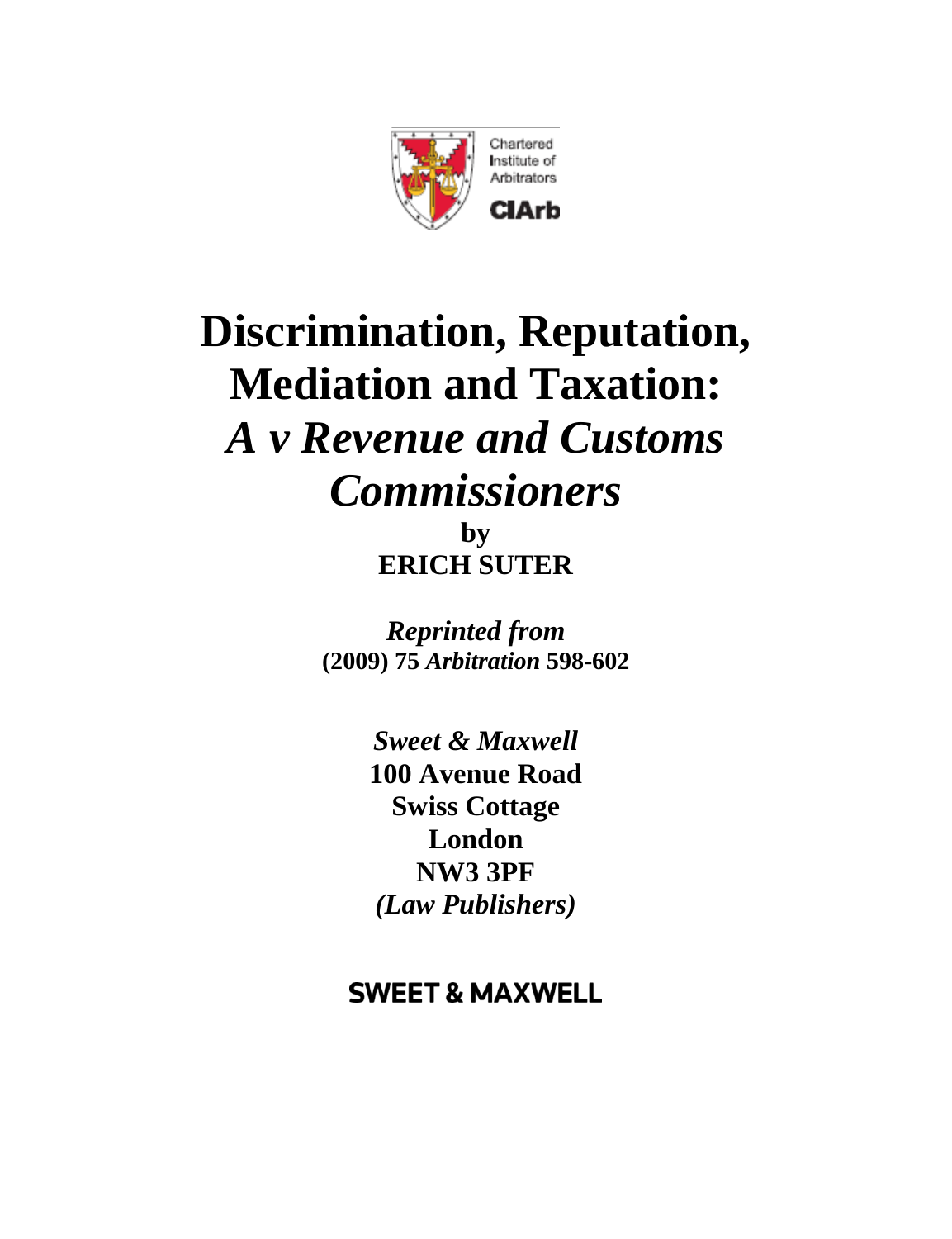## Discrimination, Reputation, Mediation and Taxation: *A v Revenue and Customs Commissioners*∗

*by* ERICH SUTER

#### **1. INTRODUCTION**

As Benjamin Franklin wrote in 1789: "In this world nothing can be said to be certain, except death and taxes."1 *A v Revenue and Customs Commissioners* has now shown, in the context of a mediated settlement arising from employment, that even taxes can be uncertain—but sadly only in the sense of being rather heavier than anticipated.

In this case the employee, A, was a head of department at an investment bank. His salary was £115,000 per annum and his minimum guaranteed bonus for 2000 was \$1,833,510. In 2002 A was concerned about certain of the bank's recruitment practices. He took the matter up with the bank and, when he received no satisfaction internally, he reported the bank's practices to the Financial Services Authority (FSA). In October 2002 A was called to a disciplinary hearing which, the bank said, arose out of his breach of the bank's compliance requirements in respect of a particular trade. Although A admitted breaches of the compliance requirements, he nonetheless believed that the disciplinary action was being taken against him to intimidate him because of his complaints to the FSA about the bank's recruitment processes. As a result of the disciplinary process A received a final written warning. He considered that the final warning not only undermined the mutual trust and confidence in the employment relationship between himself and the bank but also that it would have a huge negative impact on his reputation in the City. A resigned on October 9, 2002 with immediate effect. His internal appeal was rejected.

If an employee resigns in response to a fundamental breach of contract by his employer, he is entitled to treat himself as having been "constructively dismissed".<sup>2</sup> This means that he can claim unfair dismissal despite the fact that it is the employee himself who has terminated his employment.<sup>3</sup> In most employment cases, an employee's compensation will broadly be based on anticipated loss of earnings and benefits until the employee finds a new job; together with the costs of finding new employment. In some cases, however, the employee's damages can include an amount to reflect compensation for non-pecuniary losses such as injury to feelings or other damage—typically this will be where employees claim that they have been discriminated against on grounds of sex, race, disability or age, etc. In cases such as A's too, where the employee claims that he has suffered a detriment in employment because he has "blown the whistle", $4$  an award of compensation may be made for non-pecuniary loss such as injury to feelings. In this case A maintained that the detriment he suffered was by being unfairly put through the disciplinary process and being given an unwarranted final warning. He maintained that this detriment was visited upon him because he had "blown the whistle" or, as it is more properly put in statute, had "made a protected disclosure"5; by disclosing the alleged issues with the bank's recruitment procedures to the FSA. As a result of these detriments A claimed his reputation in the City had been damaged.

<sup>\*</sup> *A v Revenue and Customs Commissioners* Unreported [2009] SPC 00734, Special Commissioner of Income Tax.

<sup>&</sup>lt;sup>1</sup> In a letter to Jean-Baptiste Leroy re-printed in *The Works of Benjamin Franklin* (1817).

<sup>2</sup> *Western Excavating v Sharp* [1978] Q.B. 761; [1978] 2 W.L.R. 344; [1978] I.C.R. 221 CA.

 $3$  Employment Rights Act 1996 s.95(1)(c).

<sup>4</sup> Employment Rights Act 1996 s.47B.

<sup>5</sup> Employment Rights Act 1996 s.43A and 43B.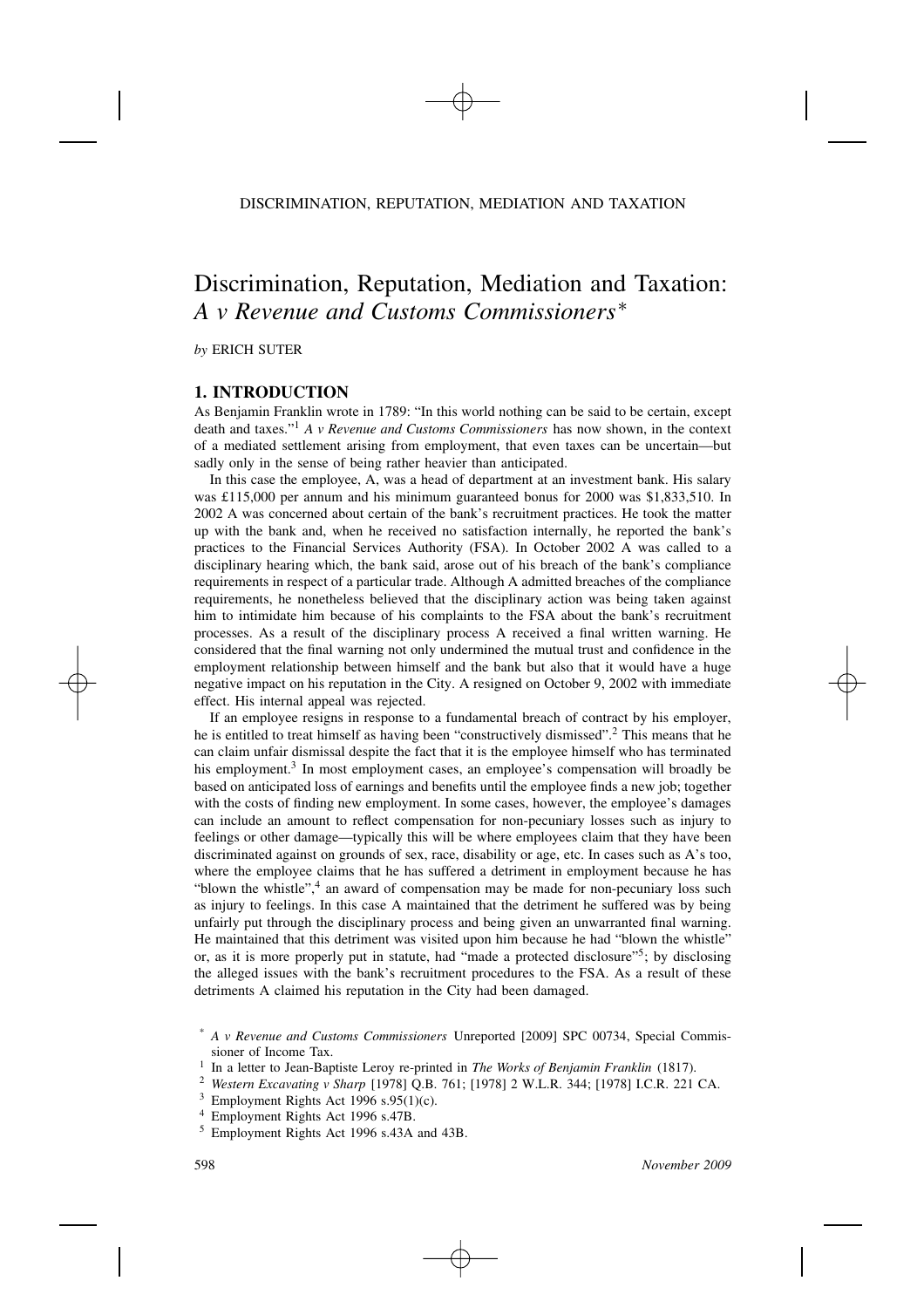#### (2009) 75 ARBITRATION 4

In January 2003 A brought an employment tribunal claim against the bank. He claimed unfair constructive dismissal and that he had suffered a detriment in employment. Both claims were brought on grounds that the disclosures he had made to the FSA in respect of the bank's recruitment practices amounted to "whistleblowing". A's claim included a claim for damages for injury to feelings.

In addition A's particulars of claim included a claim for loss of earnings and a specific claim for damages for "distress, humiliation and damage to his reputation". Although not addressed in the Special Commissioner's decision, it is fundamental in employment cases that, whilst employees can obtain damages for injured feelings, mental distress and damage to their reputation where the claim is that they have suffered discrimination or a detriment in employment<sup>6</sup>; they cannot claim these types of damages or damages arising out of the manner of their dismissal in a breach of contract claim,<sup>7</sup> or in an unfair dismissal claim.<sup>8</sup> So, as compensation for a claim that an employee has suffered a detriment in employment, an employment tribunal can award compensation for injury to feelings and for loss of reputation, etc. but, in a breach of contract or an unfair dismissal case, it can only award compensation for pecuniary loss.<sup>9</sup>

In July 2003 the parties agreed to mediate A's claims; the mediation took place in September 2003 and concluded successfully with the bank agreeing to pay A £250,000 plus costs. The basis of the settlement was that: A would withdraw his employment tribunal application; the bank would pay A  $£250,000$  plus costs within seven days of its receipt of the tribunal's order dismissing the claim following A's withdrawal of the claim; and the bank would provide an agreed reference for A.

JB, the solicitor who represented A at the mediation, said in evidence to the Special Commissioner that  $£200,000$  of the £250,000 sum should be allocated to damages for loss of reputation.

#### **2. WHY IS THE ALLOCATION OF DAMAGES SO IMPORTANT?**

The question of the allocation of damages can be very important to the tax treatment of any settlement monies recovered. Under the Income Tax (Earnings and Pensions) Act 2003 (ITEPA 2003) s.401 "payments and other benefits which are received*...* [as a] consequence of*...* the termination of a person's employment" are taxable as income. Under s.403 a termination payment counts as employment income to the extent that it exceeds £30,000. In other words: whilst the first £30,000 of a termination payment is tax free, the remainder is taxed at the employee's marginal rate.<sup>10</sup> Where a payment is made for damage to reputation or for injury to feelings, however, it is not prima facie subject to tax—unless, of course, it is found to have been paid as a "consequence of*...* termination of*...* employment", s.401.

JB's justification for the allocation of £200,000 of the settlement monies to damage to reputation was that the limit of compensation which an employment tribunal could award in normal unfair dismissal claims at that time was £52,600. Although there is no upper limit to the amount of compensation which an employment tribunal can award in a whistleblowing case, JB gave evidence to the Special Commissioner doubting that an employment tribunal would have awarded A more than the normal statutory maximum for the loss of earnings element of his claim. The Special Commissioner rejected this argument. He held that the rationale for this split between compensation for loss of earnings and compensation for loss

<sup>&</sup>lt;sup>6</sup> In this case because of whistleblowing under Employment Rights Act 1996 s.47B.

<sup>7</sup> *Addis v Gramophone Co Ltd* [1909] A.C. 488; [1908–10] All E.R. Rep. 1 HL.

<sup>8</sup> *Dunnachie v Kingston-upon-Hull City Council* [2004] UKHL 36; [2005] 1 A.C. 226; [2004] 3 W.L.R. 310 HL.

<sup>9</sup> *Dunnachie* [2004] UKHL 36; [2005] 1 A.C. 226; [2004] 3 W.L.R. 310 confirming *Norton Tool Co Ltd v Tewson* [1973] 1 W.L.R. 45; [1973] 1 All E.R. 183; [1972] I.C.R. 501 NIRC.

<sup>&</sup>lt;sup>10</sup> This tax-free allowance is not invariably available, e.g. where there is an existing contractual right to a payment on termination it may be taxable anyway.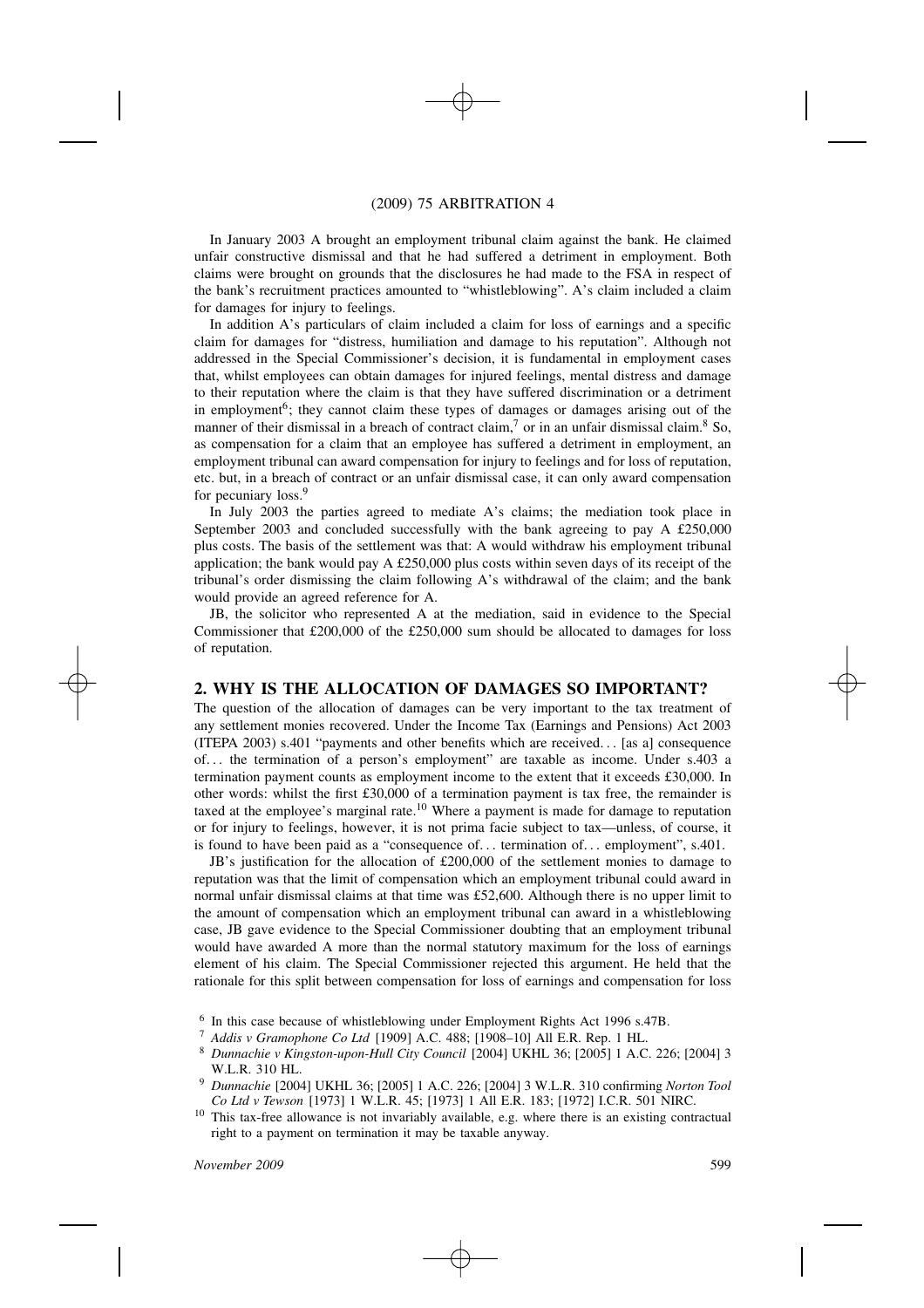#### DISCRIMINATION, REPUTATION, MEDIATION AND TAXATION

of reputation put forward on A's behalf was one which "did not withstand serious legal analysis".11

#### **3. ISSUES LEADING TO THE DECISION ON TAXATION**

There were a number of practical evidential difficulties in this case: there had been no schedule of loss prepared prior to the mediation (a schedule of loss would, of course, have set out the various elements claimed under each head of damages). The negotiations during the mediation had been conducted on the basis of global figures rather than by attributing any particular amount in the negotiated figures to particular elements of A's claim. The loss of earnings which the claimant had intended to claim, had the case gone to a tribunal hearing, was in the region of \$3 million to \$4 million, so the settlement figure was not disproportionate to A's anticipated loss of earnings claim. But, above all, the Special Commissioner found<sup>12</sup>:

"[A's] principle weakness*...* was [A's] failure to undermine the compelling evidence of the settlement agreement which demonstrated a direct link between the compensation and the termination of  $[A's]$  employment. The settlement was agreed to by  $[A]$  having been advised by his solicitor. Under the terms of the agreement the compensation*...* was payable on withdrawal of his [tribunal] claims. Those claims, except that for injury to feelings, were directly related to [A's] dismissal."

It followed that, since the "damage to reputation" claims related directly to the claimant's dismissal, they were "payments*...* received*...* [as a] consequence of*...* the termination of [A's] employment" and, as such, caught by the charge to tax under ITEPA 2003 s.401.

It seems to me that, in reaching this decision, the Special Commissioner has ignored the "detriment" part of the claimant's claim; which is the only part of the claimant's claim which could have given rise to a claim for "damage to reputation" compensation in an employment tribunal. The effect of the Special Commissioner's decision appears to put the cart before the horse and to do an injustice to the reality of the situation. A's reason for leaving employment was his concern about the damage he feared the warning would do to his reputation. If the damage to reputation element of the compensation had been dealt with in the settlement agreement by specifically linking it to the "detriment in employment" part of A's claim, then it appears that no tax would have been chargeable. The "detriment in employment" predated, and indeed led to the employee terminating his employment. Indeed the Employment Rights Act 1996 s.47B(2)(b), which deals with detrimental treatment for whistle blowing, specifically excludes cases where the detriment "amounts to dismissal". So the loss of reputation damages must have been incurred before A's employment terminated rather than just being part of the overall payment made "as a consequence of" that termination. A further irony is that, whilst the Special Commissioner found that the bank's having given A a final warning was not unreasonable in the circumstances, nonetheless, as A feared, news of the situation did get out and A had been unemployed for some years by the time of the appeal before the Special Commissioner; indeed he had had to move into a completely different field of work altogether. Perhaps a further indication that his fears for his reputation were justified, significant, specific and genuine.

## **4. WHERE DOES THE MEDIATOR'S ROLE FIT INTO THIS?**

In my experience as a mediator who has been involved in many discrimination and employment mediations, whilst it is not a mediator's job to give the parties legal advice, nonetheless it is important to draw the parties' attention to any major issues that might

<sup>11</sup> *A v Revenue and Customs Commissioners* Unreported [2009] SPC 00734 at [34] and again at [44].

<sup>12</sup> *A v Revenue and Customs Commissioners* Unreported [2009] SPC 00734 at [45].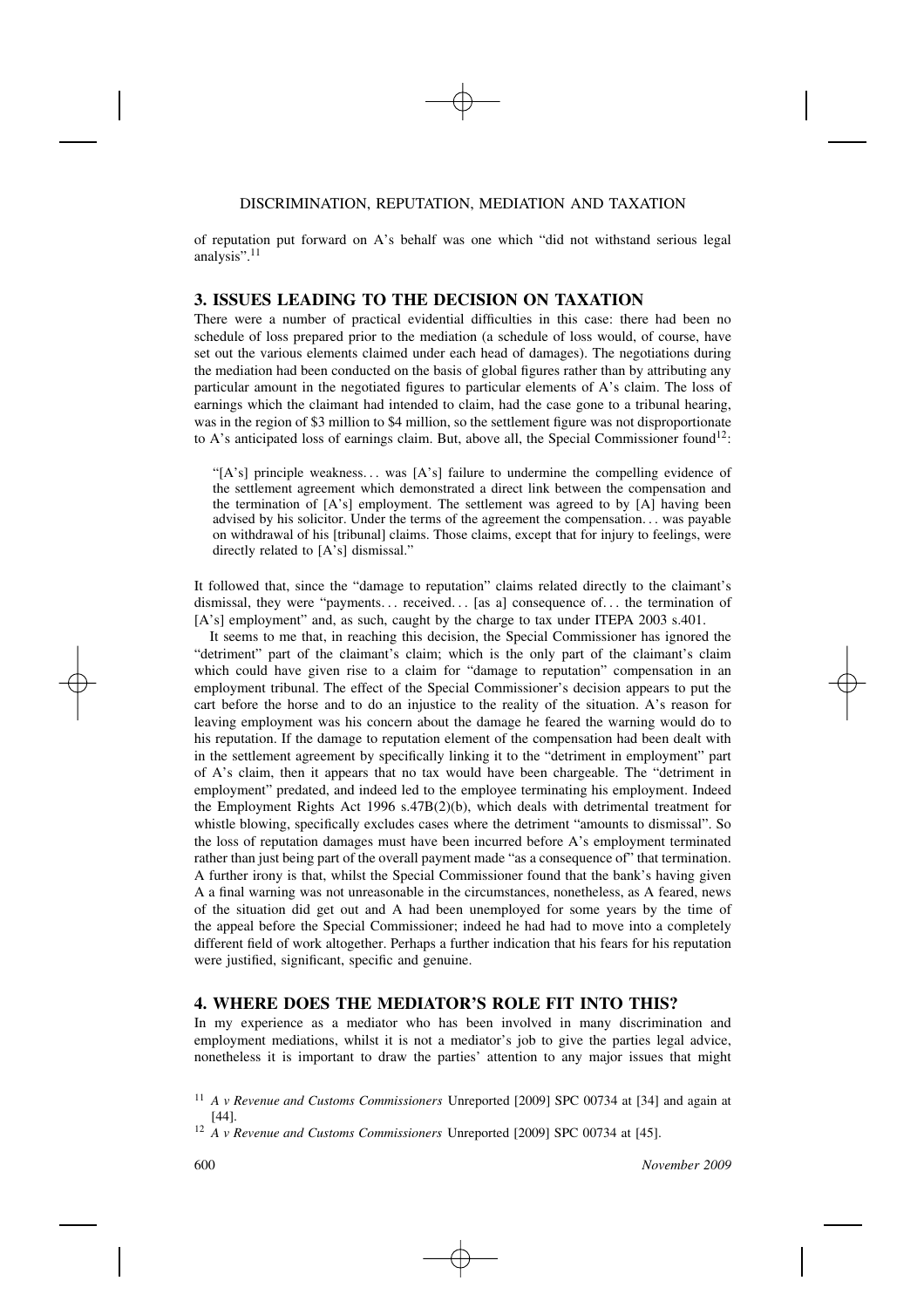#### (2009) 75 ARBITRATION 4

affect a mediated settlement. One example I am reminded of is a case where a set of solicitors had to be reminded, at the point where the terms of settlement had been agreed, that in an employment case (as that was) a compromise agreement had to be entered into which contained specific elements if it was to be effective to settle the claim. In the same way, mediators who deal with employment and discrimination cases, where issues of the type highlighted in *A v Revenue and Customs Commissioners* arise, should ensure that the parties' eyes are drawn, if not to the tax efficiency of the settlement, $^{13}$  at least to the utility of allocating specific elements of the settlement to particular elements of damage. This is particularly so in cases where it is apparent from the issues under discussion that part of the settlement monies are for damages which should not be caught by a charge to income tax.

## **5. ANY ALLOCATION OF DAMAGES MUST BE REALISTIC**

Obviously, if different elements of a settlement are to be separated, it is important to allocate those parts of the settlement to the appropriate head of damage on a proper basis. It is, of course, important in doing so to have a clear eye to the difference between tax avoidance and tax evasion in this context.<sup>14</sup> But, having said that, if A's solicitor had made clear at the mediation, as he did in his evidence at the appeal to the Special Commissioner, that A's main concern was in terms of the damage to his reputation and if the damages had been allocated accordingly in the final settlement, then the Special Commissioner may have made a quite different decision.

When looking at the question of allocation of the settlement monies to specific elements of a settlement, it will generally be important for the parties to the mediation not only to have in mind the fact of separate allocation of different elements of the monies to be paid but also a realistic assessment of quantum in relation to each of those elements. In *A v Revenue and Customs Commissioners* itself, for example, the one "non-s.401 termination payment" element which the Special Commissioner was prepared to allow was the element of damage for injury to A's feelings. This was the one element which the Special Commissioner considered did not arise from the termination of A's employment and was thus not caught by s.401.15

In relation to injury to feelings claims, the Court of Appeal in *Vento v Chief Constable of West Yorkshire Police*<sup>16</sup> set out three "bands" within which injury to feelings might fall in any case. The top band of between £15,000 and £25,000 is for the most serious cases. This is where there has been a lengthy campaign of discriminatory harassment against the claimant. The middle band of between £5,000 and £15,000 is for serious cases which fall short of the highest band; and the lower band of between £500 and £5,000 was held to be appropriate for less serious cases, such as isolated acts of discrimination.

In A's case it was argued that the injury to feelings element was in the highest category. But the Special Commissioner considered that "[t]he circumstances relied upon [by A]

 $15$  See at para [46].

<sup>&</sup>lt;sup>13</sup> Which must be the responsibility of the parties and their advisers to ensure.

<sup>14</sup> The concept of tax avoidance, which is lawful, was explained by Lord Wilberforce in *WT Ramsay Ltd v Inland Revenue Commissioners* [1982] A.C. 300 at 323; [1981] 2 W.L.R. 449: "A subject is entitled to arrange his affairs so as to reduce his liability to tax. The fact that the motive for a transaction may be to avoid tax does not invalidate it unless a particular enactment so provides. It must be considered according to its legal effect." In the US the same rule was expressed by Hand J. in *Helvering v Gregory* 69 F.2d 809 (1934): "[A]nyone may arrange his affairs so that his taxes shall be as low as possible; he is not bound to choose that pattern which best pays the treasury. There is not even a patriotic duty to increase one's taxes*...* there is nothing sinister in so arranging affairs as to keep taxes as low as possible*...* for nobody owes any public duty to pay more than the law demands. Taxes are enforced exactions, not voluntary contributions."

<sup>16</sup> *Vento v Chief Constable of West Yorkshire Police* [2002] EWCA Civ 1871; [2003] I.C.R. 318; [2003] I.R.L.R. 102 CA.